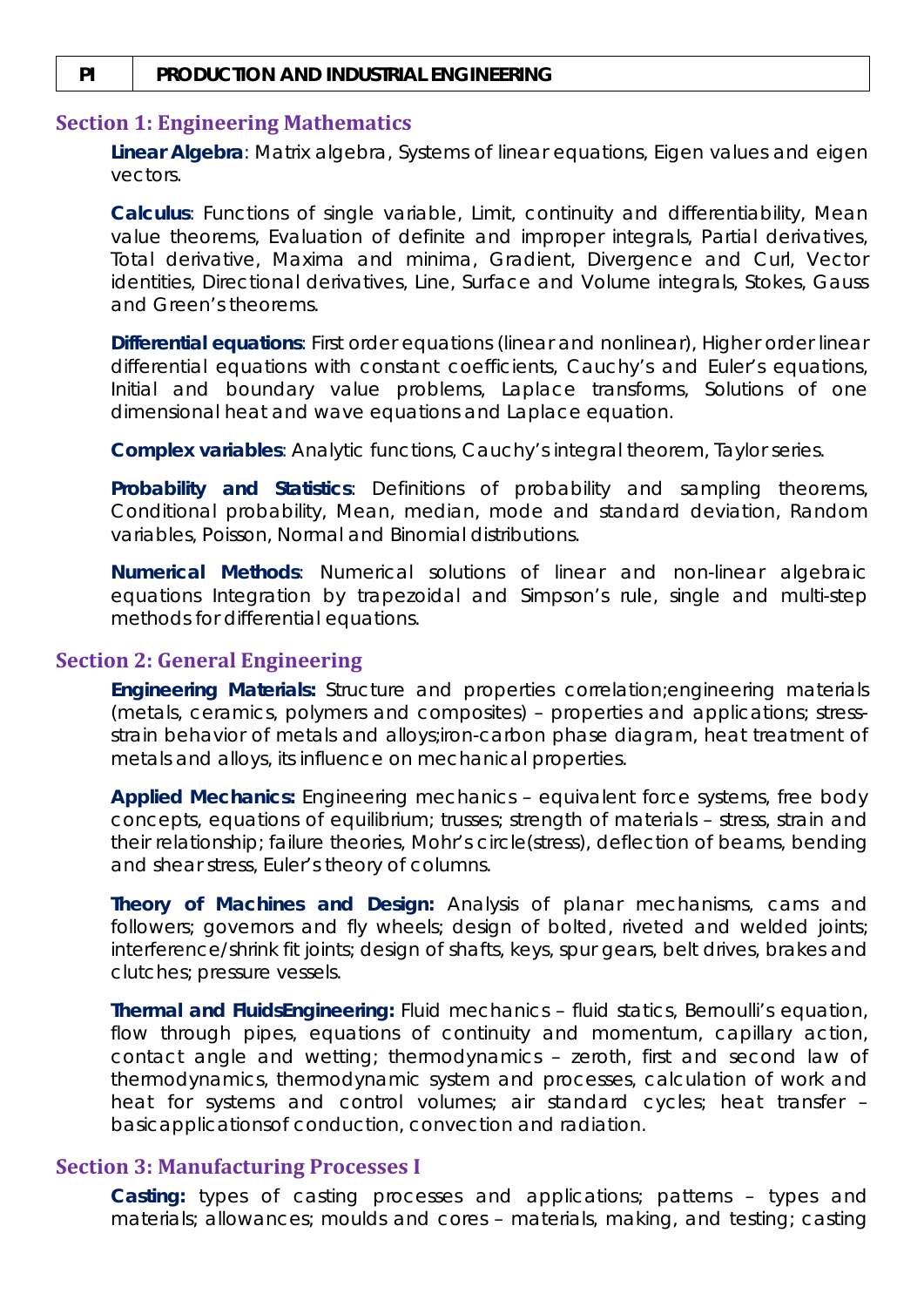techniques of cast iron, steels and nonferrous metals and alloys; analysis ofsolidification andmicrostructure development; design of gating and riser; origin of defects.

**Metal Forming:** Stress-strain relations in elastic and plastic deformation; concept of flow stress; hot and cold working – forging, rolling, extrusion and wire drawing; sheet metal working processes – blanking, bending and deep drawing; ideal work and slab analysis;origin of metal workingdefects.

**Joining of materials:** Principles of fusion welding processes(manual metal arc, MIG, TIG, plasma arc, submerged arc welding processes)–different heat sources (flame, arc, resistive, laser, electron beam), and heat transfer and associated losses, flux application, feeding of filler rod; Principles of solid state welding processes (friction, explosive welding, ultrasonic welding processes); Principles of adhesive, brazing and soldering processes; Origins of welding defects.

**Powder processing:** Production of metal/ceramic powders, compaction and sintering of metals and ceramic powders.

**Polymers and Composites:** Plastic processing – injection, compression and blow molding, extrusion, calendaring and thermoforming; molding of composites.

# **Section 4: Manufacturing Processes II**

**Machine Tools and Machining:** Basic machine tools like centre lathe, milling machine, and drilling machine – construction and kinematics; machining processes - turning, taper turning, thread cutting, drilling, boring, milling, gear cutting, thread production, grinding; geometry of single point cutting tools, chip formation, cutting forces, specific cutting energy and power requirements, Merchant's analysis; basis ofselection of machining parameters; tool materials, tool wear and tool life, economics of machining, thermal aspects of machining, cutting fluids, machinability; Jigs and fixtures – principles, applications, and design

**Non-traditional Manufacturing:** Principles, applications, effect of process parameters on MRR and product quality of non-traditional machining processes – USM, AJM, WJM, AWJM, EDM and Wire cut EDM, LBM, EBM, PAM, CHM, ECM.

**Computer Integrated Manufacturing:** Basic concepts of CAD – geometric modeling, CAM – CNC and robotics – configurations, drives and controls, Group Technology and its applications – CAPP, cellular manufacturing and FMS.

### **Section 5: Qualityand Reliability**

**Metrology and Inspection:** Limits, fits, and tolerances, gauge design, interchangeability, selective assembly; linear, angular, and form measurements(straightness, squareness, flatness, roundness, and cylindricity) by mechanical and optical methods; inspection of screw threads and gears; surface finish measurement by contact and non-contact methods;tolerance analysis in manufacturing and assembly.

**Quality management**: Quality – concept and costs; quality assurance; statistical quality control, acceptance sampling, zero defects, six sigma; total quality management; ISO 9000.